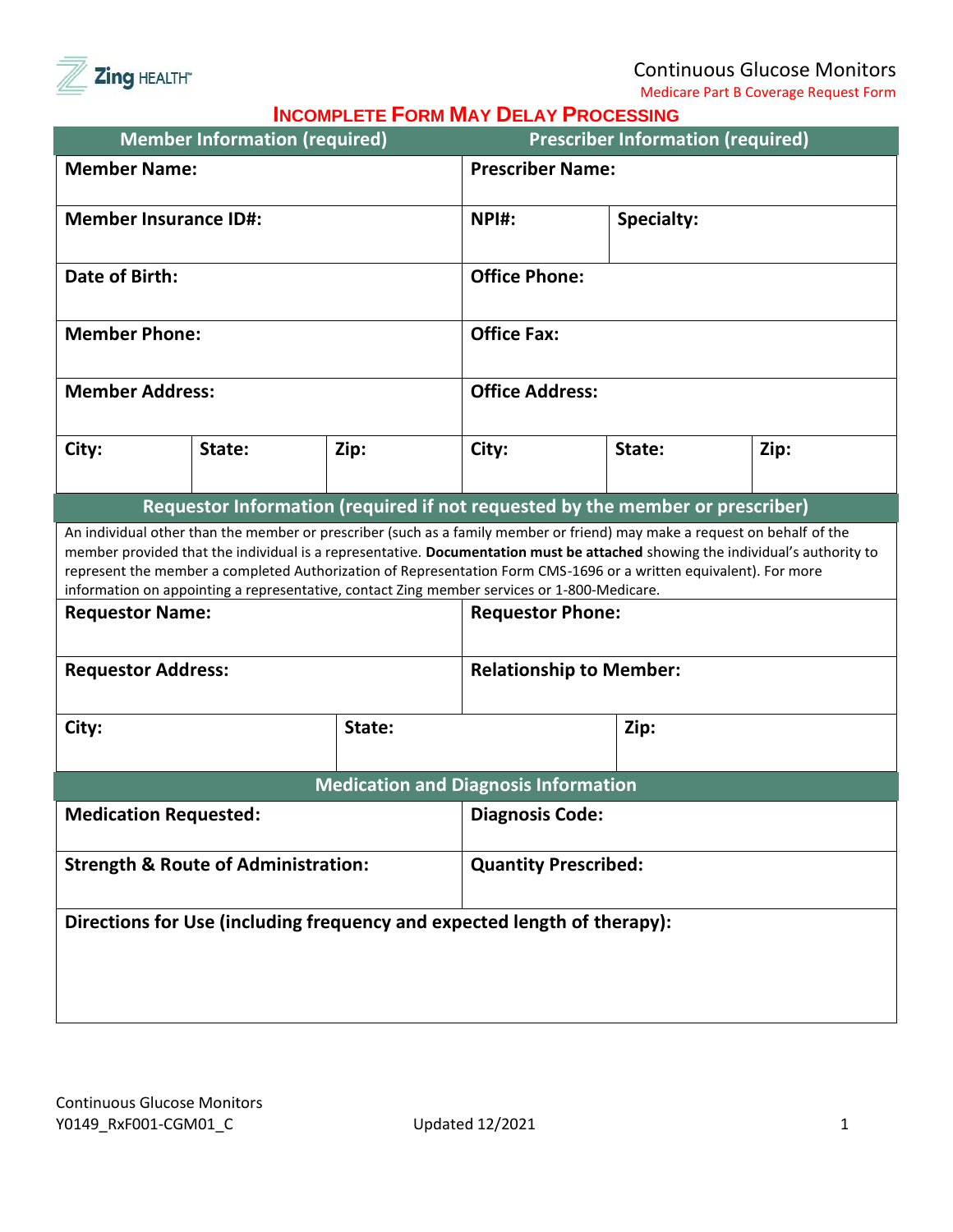

| Please answer the questions below |  |
|-----------------------------------|--|
|-----------------------------------|--|

| 1. Is this request for an expedited review? $\Box$ Yes $\Box$ No<br>If the requestor or prescriber believe that waiting up to 72 hours for a standard decision could seriously harm the<br>member's life, health, or ability to regain maximum function, an expedited decision (within 24 hours) can be requested. |  |  |  |  |
|--------------------------------------------------------------------------------------------------------------------------------------------------------------------------------------------------------------------------------------------------------------------------------------------------------------------|--|--|--|--|
| 2. Does the patient have diabetes, gestational diabetes, prediabetes or on a concomitant drug that may<br>affect blood sugar levels? $\Box$ Yes $\Box$ No                                                                                                                                                          |  |  |  |  |
| 3. Is the patient being treated with insulin therapy? $\Box$ Yes $\Box$ No                                                                                                                                                                                                                                         |  |  |  |  |
| If NO, please describe the clinical rational indicating the patient's blood sugar levels will have improved<br>control using a continuous glucose monitor as a substitute to traditional diabetes testing supplies:                                                                                                |  |  |  |  |
|                                                                                                                                                                                                                                                                                                                    |  |  |  |  |
|                                                                                                                                                                                                                                                                                                                    |  |  |  |  |
|                                                                                                                                                                                                                                                                                                                    |  |  |  |  |
| <b>Submission Information</b>                                                                                                                                                                                                                                                                                      |  |  |  |  |
| Signature:<br>Date:                                                                                                                                                                                                                                                                                                |  |  |  |  |
| Please Note:                                                                                                                                                                                                                                                                                                       |  |  |  |  |
| This request may be denied or dismissed unless all required information is received                                                                                                                                                                                                                                |  |  |  |  |
| For questions, please contact Zing Customer Service at 1-866-946-4458<br>$\bullet$                                                                                                                                                                                                                                 |  |  |  |  |
| The prescriber's office will receive a response via fax<br>$\bullet$                                                                                                                                                                                                                                               |  |  |  |  |
| Request forms can be submitted via fax, email or mail:                                                                                                                                                                                                                                                             |  |  |  |  |
| Fax Number: 1-844-946-4458                                                                                                                                                                                                                                                                                         |  |  |  |  |
| Email: prior auth@myzinghealth.com                                                                                                                                                                                                                                                                                 |  |  |  |  |
| Mail: Zing Health                                                                                                                                                                                                                                                                                                  |  |  |  |  |
| <b>Attn: Prior Authorization</b><br>P.O. Box 6589                                                                                                                                                                                                                                                                  |  |  |  |  |
| Chicago, IL 60606                                                                                                                                                                                                                                                                                                  |  |  |  |  |
| Authorization Period: 1 Year - subject to formulary change and member eligibility.                                                                                                                                                                                                                                 |  |  |  |  |
| * PLEASE FAX COMPLETED FORM TO: 844-946-4458 OR EMAIL TO PRIOR AUTH@MYZINGHEALTH.COM                                                                                                                                                                                                                               |  |  |  |  |

Fax Confidentiality Notice: the information contained in this transmission is confidential, proprietary or privileged and may be subject to protection under law, including the Health Insurance Portability and Accountability Act (HIPAA). This message is intended for the sole use of the individual or entity to whom it is addressed. If you are not the intended recipient, you are notified that any use, distribution or copying of the attached material is strictly prohibited and may subject you to civil or criminal penalties. If you received this transmission in error, please notify us immediately by telephone at (866) 946-4458.